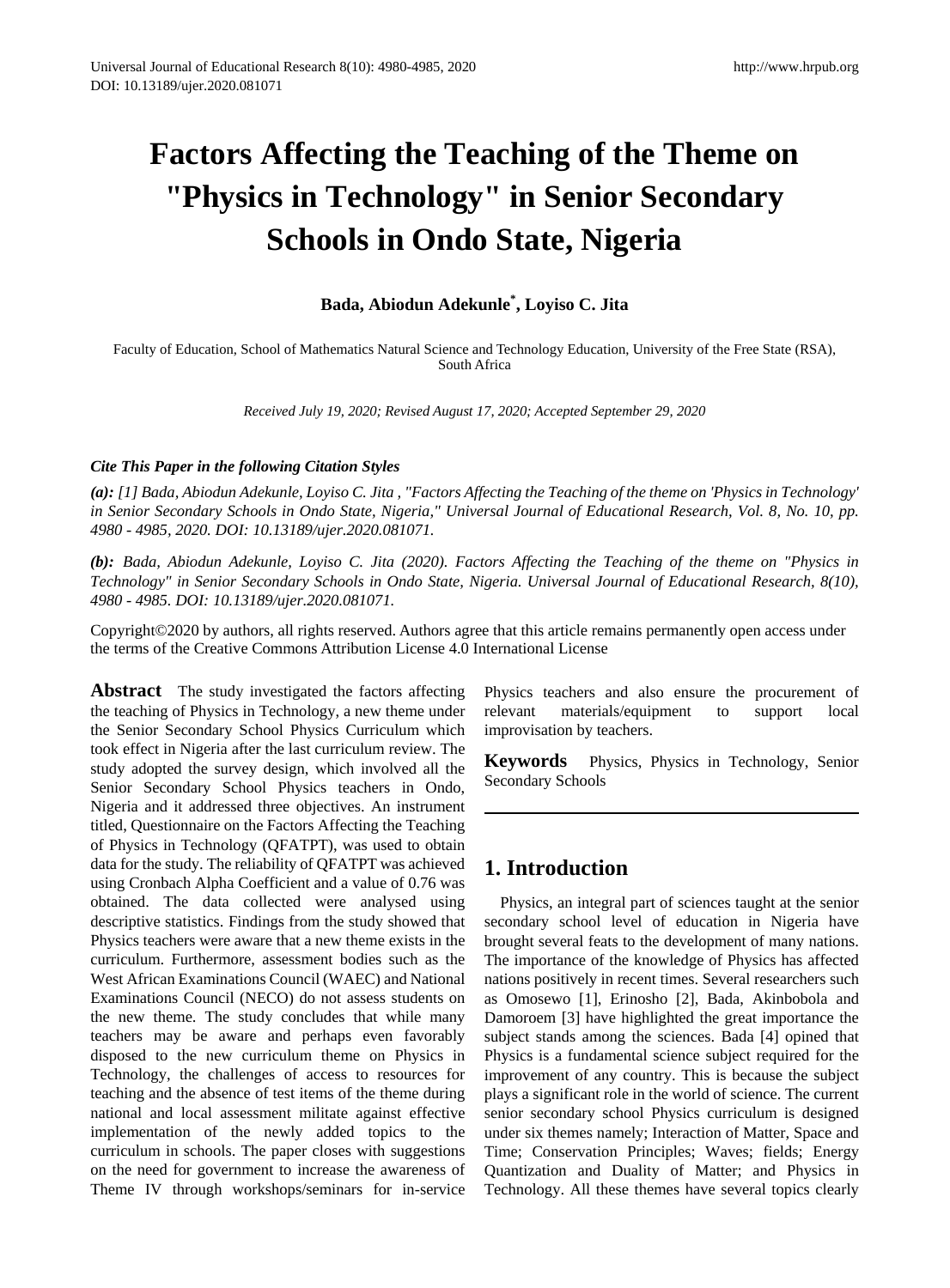designed under them, to be taught to students in the senior secondary schools. The study of all this topics will no doubt increase the good performance of students in the subject. Having said these, the performance of students in the subject relies majorly on the proper teaching and assessment of the themes in the Physics curriculum. A careful review of students' performance in the subject reveals that students are yet to record one hundred percent performance in the subject. What is responsible for this relative poor performance may be due to the relative difficulty experienced by students in some, if not all the themes listed in the Physics curriculum. Omosewo [5] and Erinosho [2] believed that Physics students experience a level of difficulty in some topics when compared to others. In the study carried out by Obafemi and Onwioduokit [6] and Bada, Akinbobola and Damoroem [3], several topics were reported to be difficult for Physics students. Some of these concepts include waves, pressure, electricity, magnetism and nuclear Physics. Bada, Akinbobola and Damoroem [3] in their study found out that the highest level of difficulty was experienced by students under Theme VI (Physics in Technology), with an average difficulty percentage of 36.1%, followed by Theme V, Theme IV, Theme III, Theme I and Theme II with average difficulty percentages of 26.5%, 17.3%, 16.7%, 12.0% and 10.9% respectively.

Table 1 shows the performance of students in the West African Senior School Certificate Examination (WASSCE) in Chemistry and Physics between 2015 and 2019. Despite the relatively good performance of students in Physics, the best performance of 78.49% recorded in the year 2018 cannot be compared to the best performance recorded in Chemistry (84.83%) in the year 2017. The explanation to this trend may not be far-fetched from the inability to teach some topics under the senior secondary school Physics curriculum.

The performance of Nigerian senior secondary school

students is yet to be hundred percent. This means that some, if not all the themes in the senior secondary school Physics curriculum are relatively considered difficult. Bada, Akinbobola and Damoroem [3] reported a high level of difficulty under Theme VI- Physics in Technology, which was newly introduced into the Physics curriculum during the last curriculum reform on senior secondary school physics curriculum. The theme was included in the curriculum in order to reduce the abstract nature of some topics hence, making teaching and learning more real. Since the performance of Nigerian senior secondary school students in Physics is not yet excellent, there is the need to take a careful look at the themes that make up the senior secondary school Physics curriculum in order to determine how they affect students' performance in the subject. This study therefore investigated the factors affecting the teaching of Physics in Technology (Theme VI).

The literature on Physics in Technology is relatively scare however, and a review of the literature related to this shows that researchers have reviewed the new curriculum. Daramola and Omosewo [7] reported that the new curriculum which was introduced in the year 2011 have its structure changed from conceptual approach to thematic approach. This was informed by the current national and global issues which directed that related items and topics be presented under themes. The Nigerian Educational Research and Development Council (NERDC) [8] opined that, Physics in Technology was introduced into the new curriculum in order to provide opportunity for the construction and operation of workable devices and also get used to some of the products of current technology. Omosewo [9] in her study found out that many teachers could not teach some topics because they were not taught while in the Colleges of Education and the Universities. This might be responsible for the relative difficulty experienced by students under Them VI- Physics in Technology.

|      | Chemistry          |                                   |          | Physics            |                                   |          |
|------|--------------------|-----------------------------------|----------|--------------------|-----------------------------------|----------|
| Year | <b>Total Entry</b> | <b>Credit Passed</b><br>$(A1-C6)$ | % Passed | <b>Total Entry</b> | <b>Credit Passed</b><br>$(A1-C6)$ | % Passed |
| 2015 | 680,357            | 412.323                           | 60.60    | 684.124            | 410,543                           | 60.01    |
| 2016 | 706,873            | 408.122                           | 57.74    | 705,125            | 415,655                           | 58.95    |
| 2017 | 377,970            | 320.635                           | 84.83    | 377,851            | 205,757                           | 54.45    |
| 2018 | 728,551            | 424.231                           | 58.22    | 728,354            | 571,687                           | 78.49    |
| 2019 | 726,132            | 566,156                           | 77.96    | 725,853            | 565,746                           | 77.94    |

**Table 1.** Performance of Students in West African Examination Council in Chemistry and Physics Between 2015 and 2019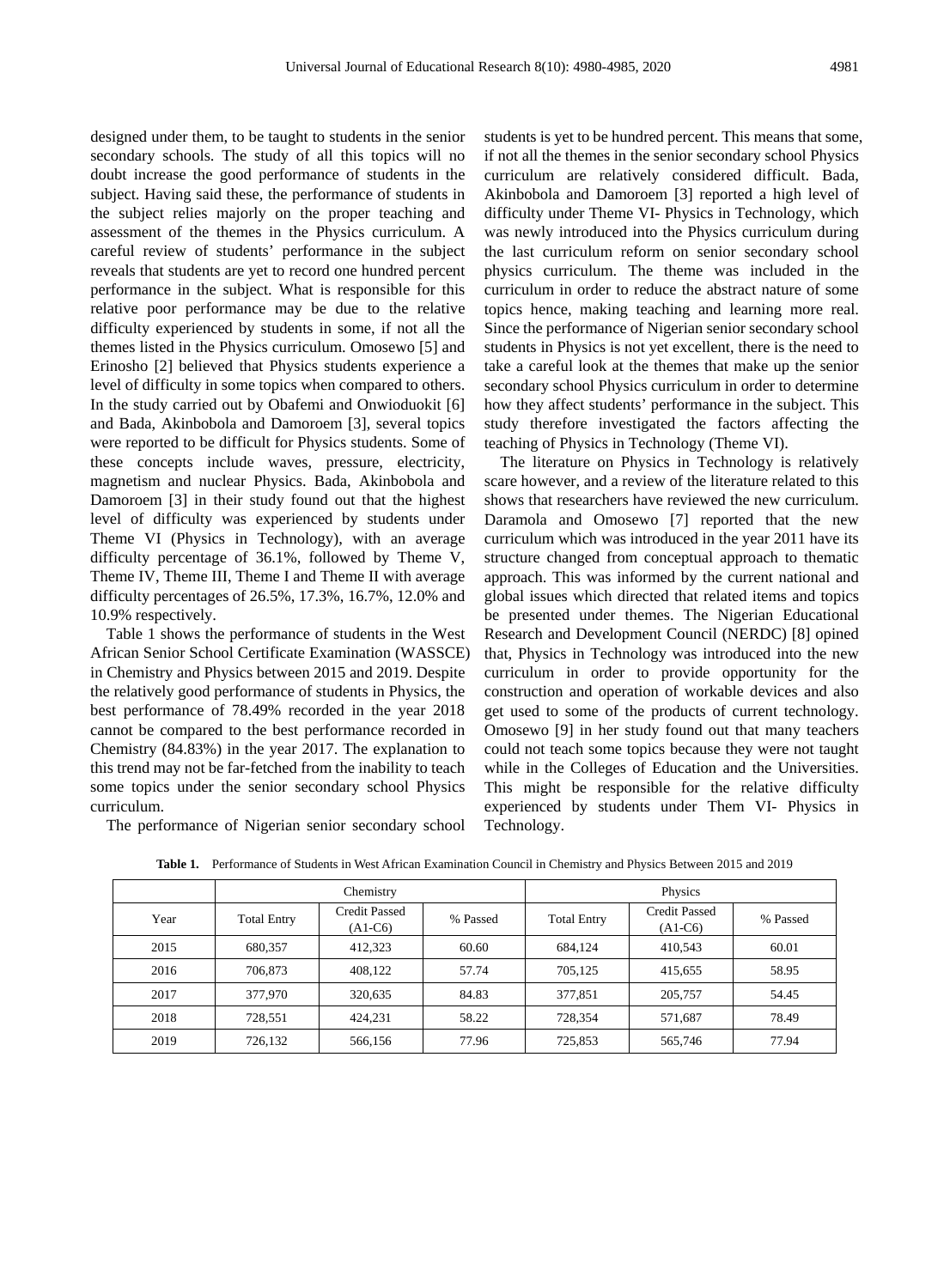The senior secondary school Physics curriculum, which was last reviewed by the Nigerian Educational Research and Development Council (NERDC) in the year 2009 have been faced with several challenges. This is not without any success that the similarities and differences between Physics and technology has been laid to rest. Nwoye and Okafor [10] in their study on Nigerian's nascent secondary school Physics curriculum and the implementation problems revealed some government related problems facing the implementation of the new secondary school Physics curriculum. Their study found out among others that government does not provide resources for the implementation of the curriculum and also, governments rarely organize workshop for science teachers. The researchers also found out some problems related to the challenges being faced by teachers in the new Physics curriculum. These include teachers not being knowledgeable of some content in the new Physics curriculum. Bada, Akinbobola and Damoroem [3] in their study found out that Physics in Technology, Theme VI under the new Physics curriculum, is not usually taught by Physics teachers. This finding by this researchers on the inability of teachers to teach some concepts of the new Physics curriculum is in line with that of Omosewo [9] who opined that Physics teachers at the senior secondary schools could not teach some topics because they were not taught while in the Colleges of Education and the Universities.

Stephen [11] described resources as information carriers which are created to ensure the achievement of objectives in a teaching-learning situation. This implies that resources play a critical role in the dissemination of curriculum contents to the learners. No matter how laudable the Physics curriculum might appear, the successful implementation depends majorly on the availability and sufficient resource materials used by the teacher. Empirical studies such as Josiah [12], Ifeakor [13], Okafor [14], Konyango [15], Arokoyo and Aderonmu [16], Macmillan and Celina [17] have shown that students achieve better learning when appropriate resources are used during teaching learning process. In the study conducted by Stephen [11] on the status of material resources available for effective teaching of physics in senior secondary secondary schools in Akwa Ibom State, the researcher found out that the schools do not have resource materials for teaching and learning Physics. Macmillan and Celina [17] in their study worked on the availability of Physics resources in secondary schools in Nigeria and recommended that Physics teachers should utilize the available teaching and learning resources in schools for optimal performance.

#### **2. Purpose of the Study**

The main purpose of this study is to investigate the factors affecting the teaching of Physics in Technology in senior secondary schools in Ondo, Nigeria. Specifically, the study found out:

- 1. the level of Physics teacher awareness of Physics in Technology in the curriculum;
- 2. if resources were available for the teaching of concepts under Physics in Technology; and
- 3. if curriculum agencies such as the West African Examinations Council (WAEC), National Examinations Council (NECO) and Unified Tertiary Matriculation Board (UTME) assess students on concepts under Physics in Technology

#### **3. Research Questions**

- 1. What is the level of Physics teacher awareness of Physics in Technology in the curriculum?
- 2. Are resources available for the teaching of concepts under Physics in Technology?
- 3. Do curriculum agencies such as the West African Examinations Council (WAEC), National Examinations Council (NECO) and Unified Tertiary Matriculation Board (UTME) assess students on concepts under Physics in Technology?

### **4. Method**

The study adopted the descriptive survey design and it involved all the senior secondary school Physics teachers in Ondo, Nigeria. Only fifty six (56) Physics teachers were randomly selected for the study. A researcher designed questionnaire was used to elicit information for the study. The questionnaire titled, Questionnaire on the Factors Affecting the Teaching of Physics in Technology (QFATPT), comprised of twenty three (23) items which were later reduced to nineteen (19) items based on the advice from experts. QTATPT was used to collect data for the study and it is comprised of two sections. Section A consist of demographic information of the participants while section B consists of fifteen  $(15)$  statements with a 4-point Likert Scale (Strongly Disagree, Disagree, Agree, Strongly Agree). The instrument used was given to two professionals in Science Education to ascertain its validity and their advice were duly effected. The reliability of QFATPT was achieved by trial testing it on a sample that was not part of the main study. A reliability coefficient of 0.76 obtained using Cronbach Alfa coefficient confirms that the instrument was reliable enough for use. The administration of the questionnaire lasted for a period of four weeks in order to cover a relatively reasonable sample. The data collected was analyzed using descriptive statistics.

## **5. Results and Discussion**

Table 2 shows the demographic information of respondents. The table reveals that 85.7% of the respondents were male while 14.3% of the respondents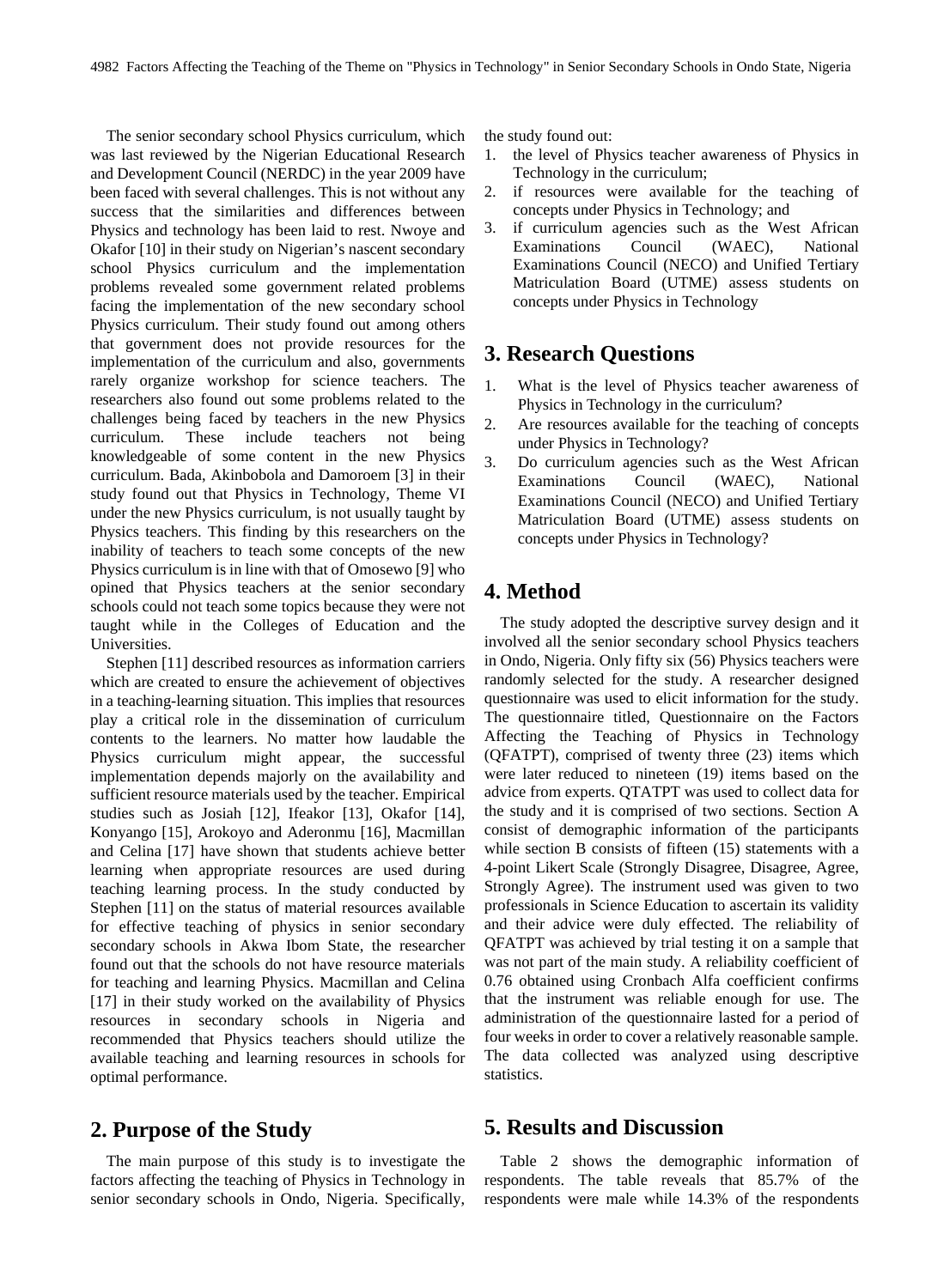School

were female. Also, 42.8% of the respondents have between 1 to 5 years teaching experience, 28.6% have between 6 to 10 years teaching experience while 28.6% of the respondents have teaching experience of 11 years and above. Table 2 shows that 35.7% of the respondents teach in public schools while 64.3% of the respondents teach in private schools.

**Research Question 1:** What is the level of Physics teacher awareness of Physics in Technology in the curriculum?

Table 3 shows that teachers with a mean of 3.21 agreed that Physics teachers knew that a new theme, Physics in Technology exist in the senior secondary school physics curriculum. Teachers with a mean of 2.43 disagreed that workshops have been organized for Physics teachers on the theme, Physics in Technology. Also, Physics teachers with a mean of 2.86 agreed that Physics teachers stick with the senior secondary school Physics curriculum as authored by the Nigerian Educational Research and Development Council (NERDC) document, published in the year 2009. Teachers with a mean of 2.50 disagreed that they had access to another senior secondary school Physics curriculum different from the NERDC senior secondary school Physics curriculum. Physics teachers with a mean of 2.29 disagreed that Physics teachers teach the aspect of Physics in Technology when teaching their students. This agrees with Omosewo [1] who opined that Physics teachers at the senior secondary schools could not teach some topics because they were not taught while in the Colleges of Education and in the Faculties of Education.

**Research Question 2:** Are resources available for the teaching of concepts under Physics in Technology?

Table 4 reveals that teachers with a mean of 2.21 disagreed that Physics teaches have access to the required resources for teaching Physics in Technology concepts. This finding is in agreement with Stephen [11] who found out that resource materials are not available for teaching and learning Physics. The teachers with a mean of 1.79 each, disagreed that government through its agencies have procured resources and that the resources are available and functioning for teaching concepts under Physics in Technology. This is in agreement with Nwoye and Okafor [10] who found out that government do not provide resources for teaching the curriculum. With a mean of 2.29, Physics teachers disagreed that they encourage their students in the improvisation of resources relevant to the teaching of concepts under Physics in Technology. The teachers with a mean of 2.43 disagreed that the senior secondary school Physics textbooks available are not structured to treat concepts under Physics in Technology.

**Research Question 3:** Do curriculum agencies such as the West African Examinations Council (WAEC), National Examinations Council (NECO) and Unified Tertiary Matriculation Board (UTME) assess students on concepts under Physics in Technology?

| <b>Variable</b>          |            | Frequency | Percentage |  |
|--------------------------|------------|-----------|------------|--|
|                          | Male       | 48        | 85.7       |  |
| Sex                      | Female     |           | 14.3       |  |
|                          | 1-5 Years  | 24        | 42.8       |  |
| Year(s) of<br>Experience | 6-10 Years | 16        | 28.6       |  |
|                          | 11- Above  | 16        | 28.6       |  |
| Type of                  | Public     | 20        | 35.7       |  |

**Table 2.** Demographic Characteristic of Participant

**Table 3.** Level of Physics Teacher Awareness of Physics in Technology in the Curriculum

Private 36 64.3

| <b>Statements</b>                                                                                                                                                                            | Mean | Std.  | <b>Remarks</b> |
|----------------------------------------------------------------------------------------------------------------------------------------------------------------------------------------------|------|-------|----------------|
| Physics teacher know that a new<br>theme titled Physics in Technology<br>exist in the new senior secondary<br>school Physics curriculum.                                                     | 3.21 | 0.699 | Agreed         |
| Workshops have been organized<br>for Physics teachers on the theme<br>Physics in Technology.                                                                                                 | 2.43 | 0.852 | Disagreed      |
| Physics teacher sticks with the<br>senior secondary school Physics<br>curriculum as authored by the<br>Nigerian Educational Research and<br>Development Council (NERDC)<br>document of 2009. | 2.86 | 0.663 | Agreed         |
| Physics teacher have access to<br>another senior secondary school<br>Physics curriculum different from<br>the NERDC senior secondary<br>school physics curriculum.                           | 2.50 | 1.019 | Disagreed      |
| Physics teacher teach the aspect of<br>Physics in Technology when<br>teaching their students.                                                                                                | 2.29 | 0.726 | Disagreed      |

Std.= Standard Deviation,  $SD =$  Strongly Disagree,  $D =$  Disagree,  $A =$ Agree, SA = Strongly Agree

Mean Decision = 1.00 – 1.75= SD, 1.76 – 2.50= D, 2.51-3.25= A,  $3.26 - 4.00 = SA$ 

**Table 4.** Resources Available for the Teaching of Concepts under Physics in Technology

| <b>Statements</b>                                                                                                                                         | Mean | Std.  | <b>Remarks</b> |
|-----------------------------------------------------------------------------------------------------------------------------------------------------------|------|-------|----------------|
| Physics teacher have access to the<br>required resources for teaching<br>Physics in Technology concepts.                                                  | 2.21 | 1.051 | Disagreed      |
| Government through its agencies<br>have procured resources for<br>teaching concepts under Physics<br>in Technology.                                       | 1.79 | 0.802 | Disagreed      |
| Resources for teaching concepts<br>under Physics in Technology are<br>available and functioning.                                                          | 1.79 | 0.975 | Disagreed      |
| Physics teachers encourage their<br>students in the improvisation of<br>resources relevant to the teaching<br>of concepts under Physics in<br>Technology. | 2.29 | 0.994 | Disagreed      |
| The senior secondary<br>school<br>Physics textbooks available are<br>not structured to treat concepts<br>under Physics in Technology                      | 2.43 | 0.756 | Disagreed      |

Std.= Standard Deviation,  $SD =$  Strongly Disagree,  $D =$  Disagree,  $A =$ Agree,  $SA =$  Strongly Agree

Mean Decision = 1.00–1.75= SD, 1.76 – 2.50= D, 2.51-3.25= A,  $3.26 - 4.00 = SA$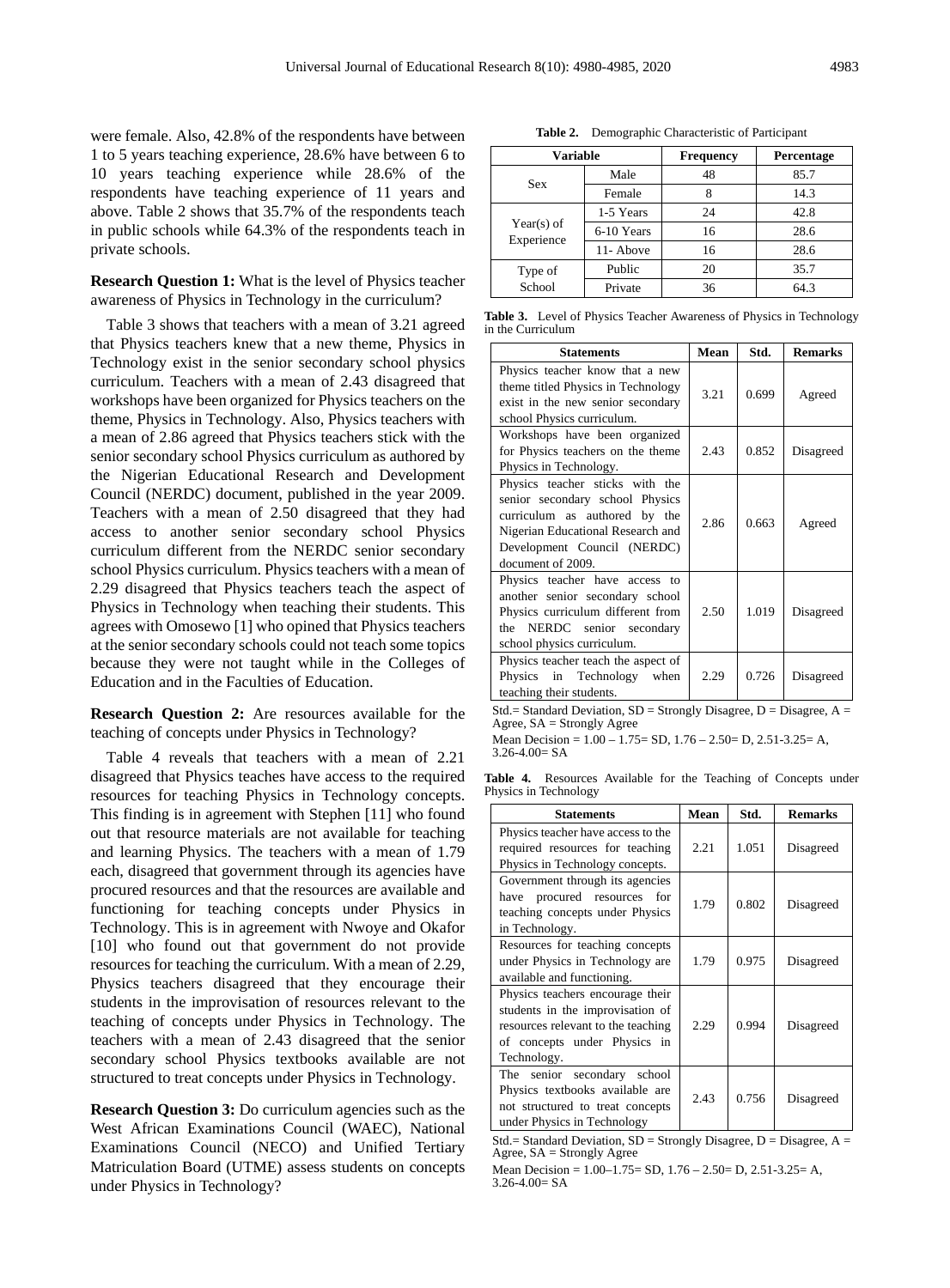Table 5 shows that teachers with a mean of 2.50 disagreed that Physics students are frequently assessed on the concepts under Physics in Technology by curriculum agencies such as WAEC, NECO and UTME. Again, the teachers with a mean of 2.57 disagreed that questions on the concepts of Physics in Technology are relatively difficult for students to attempt. Teachers with a mean of 2.21 disagreed that concepts under Physics in Technology are not relevant to the knowledge required by the students to pass certificate examinations. This finding might just be responsible for the relatively low performance of students in the subject. Physics teachers with a mean of 2.79 disagreed that they do not enjoy the teaching of the concepts under Physics in Technology.

**Table 5.** Assessment by Curriculum Agencies

| <b>Statements</b>                                                                                                                               | Mean | Std.  | <b>Remarks</b> |
|-------------------------------------------------------------------------------------------------------------------------------------------------|------|-------|----------------|
| Physics students are frequently<br>assessed on the concepts under<br>Physics in Technology.                                                     | 2.21 | 1.051 | Disagreed      |
| Questions on the concept of<br>Physics in Technology<br>are<br>relatively difficult for students to<br>attempt                                  | 1.79 | 0.802 | Disagreed      |
| Concepts under Physics<br>in<br>Technology are not relevant to<br>the knowledge required by the<br>students to pass certificate<br>examinations | 1.79 | 0.975 | Disagreed      |
| As a Physics teacher, I do not<br>enjoy the teaching of the concepts<br>under Physics in Technology                                             | 2.29 | 0.994 | Disagreed      |
| The teaching of the concepts<br>under Physics in Technology<br>have further made the teaching of<br>Physics more practical                      | 2.43 | 0.756 | Disagreed      |

Std.= Standard Deviation, SD = Strongly Disagree, D = Disagree, A = Agree, SA = Strongly Agree

Mean Decision = 1.00 – 1.75= SD, 1.76 – 2.50= D, 2.51-3.25=A, 3.26-4.00=SA

This is because teachers' attitude plays a significant role in teaching concepts very well. Physics teachers with a mean of 2.57 disagreed that the teaching of concepts under Physics in Technology has further made the teaching of Physics more practical. This finding does not favour one of the objectives for reviewing the senior secondary school Physics curriculum, which suggests that the new curriculum should encourage the practical nature of the subject.

## **6. Recommendations**

Based on the findings from this study, the following recommendations were considered appropriate:

1. Despite the relatively good level of awareness of Physics in Technology in the curriculum, more efforts should be geared towards increasing the awareness of the theme among senior secondary school Physics teachers;

- 2. Government through its agencies should procure resources for teaching concepts under Physics in Technology;
- 3. Curriculum agencies such as the West African Examinations Council, National Examinations Council and Unified Tertiary Matriculation Examinations should be encouraged to assess students on concepts under Physics in Technology.

## **REFERENCES**

- [1] E. O. Omosewo. Views of physics teachers on the need to train and retrain physics teachers in Nigeria. An International Multi-Disciplinary Journal, Vol. 3, No. 1, 313-324, 2009.
- [2] S. Y. Erinosho. How do students perceive the difficulty of physics in secondary schools: An exploratory study in Nigeria. International Journal for Cross-Disciplinary Subjects in Education, Vol. 3, No. 3, 1510-1515, 2013.
- [3] A. A. Bada, A. O. Akinbobola, E. O Damoeroem. Measured identification and remediation of students' weakness in Nigerian senor secondary school Physics curriculum. International Journal of Innovation Research and Advanced Studies, Vol. 5, No. 10, 13-19, 2018.
- [4] A. A. Bada. Effects of brain-based and experiential teaching strategies on senior school students' performance in Physics in Ondo, Nigeria. Unpublished Ph.D Thesis, Faculty of Education, University of Ilorin, Nigeria, 2018.
- [5] E. O. Omosewo. Why dread the science of the state of the universe? The One Hundred and Eighteen (118th) Inaugural Lecture, University of Ilorin, Ilorin, Nigeria. 2012.
- [6] D. T. A. Obafemi, F. A. Onwioduokit. Identification of difficult concepts in senior secondary school two (SS2) Physics curriculum in Rivers State, Nigeria. Asian Journal of Education and e-learning, Vol. 1 No. 3, 317-322, 2013.
- [7] S. O. Daramola, E. O. Omosewo. An appraisal of the new Nigerian secondary school Physics curriculum. Journal of Education and Practice, Vol. 3, No. 3, 191-195, 2012.
- [8] NERDC. The new senior secondary school curriculum structure at a glance, Abuja, Federal Ministry of Education, 2018.
- [9] E. O. Omosewo. Inservice programme for senior Physics teachers for improved teaching and assessment of students. Nigerian Journal of Development Issues: Education Socio-political and Economic Development, Vol. 5, No. (1&2), 200-219, 2001.
- [10] A. N. Nwoye, A. E. Okafor. Nigerian's nascent secondary school Physics curriculum and its implementation problems. Scientific Research Journal (SCIRJ), Vol. 7, No. 6, 62-68, 2019.
- [11] U. S. Stephen. The status of material resources for effective teaching of Physics in secondary schools in Akwa Ibom State, Nigeria. An International Multidisciplinary Journal, Ehtiopia, Vol. 5, No. 4, 242-249, 2011.